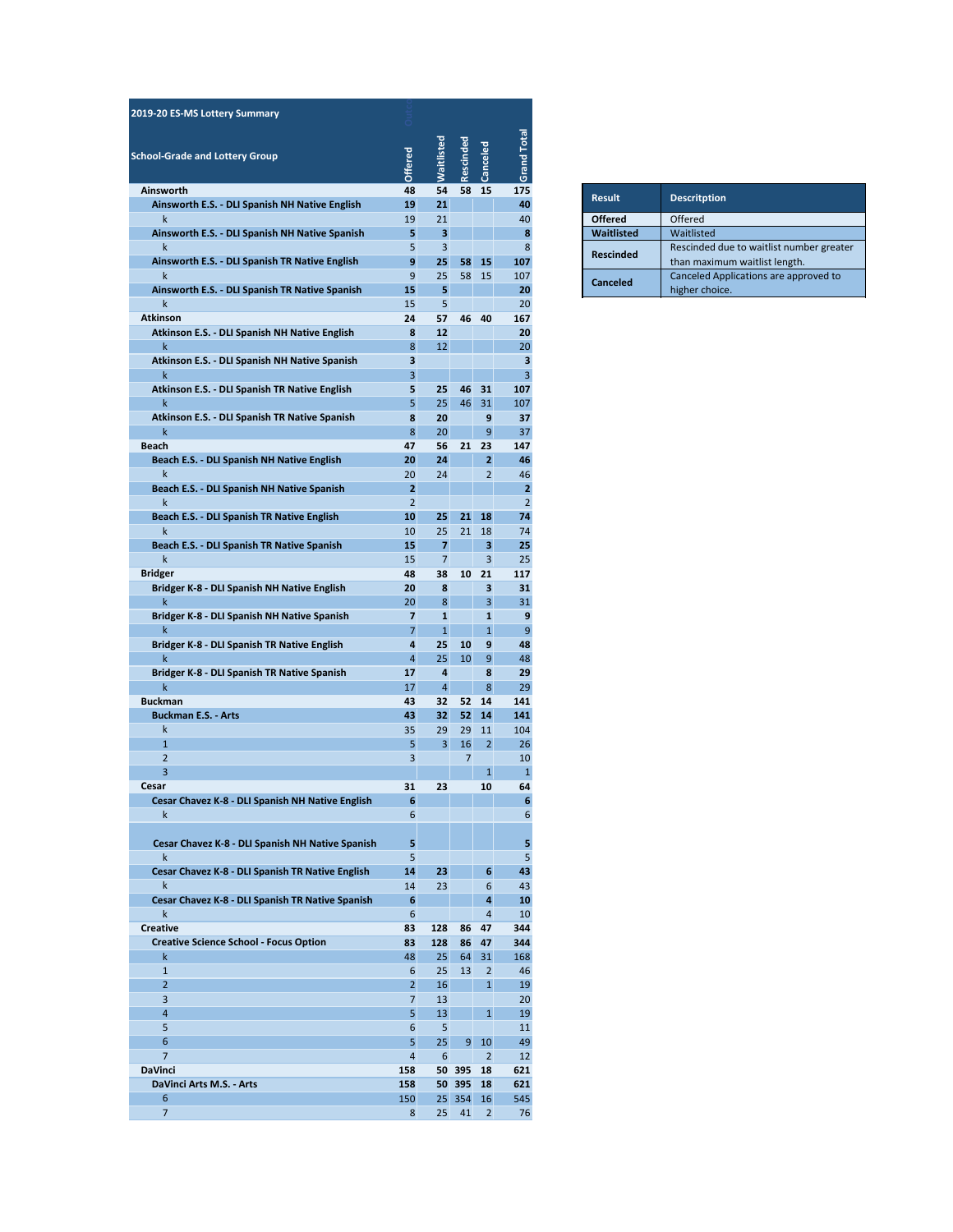| 2019-20 ES-MS Lottery Summary                                                  |                |                            |                                |                                  |                                           |
|--------------------------------------------------------------------------------|----------------|----------------------------|--------------------------------|----------------------------------|-------------------------------------------|
|                                                                                |                |                            |                                |                                  |                                           |
| <b>School-Grade and Lottery Group</b>                                          | <b>Offered</b> | <b>Maitlisted</b>          | Rescinded                      | Canceled                         | Grand Total                               |
| <b>Harrison</b>                                                                | 9              |                            |                                | $\overline{2}$                   | 11                                        |
|                                                                                |                |                            |                                |                                  |                                           |
| <b>Harrison Park K-8 - DLI Chinese NH Native Chinese</b><br>k                  | 6<br>6         |                            |                                |                                  | 6<br>6                                    |
|                                                                                |                |                            |                                |                                  |                                           |
| Harrison Park K-8 - DLI Chinese NH Native English                              | 3              |                            |                                | $\overline{2}$                   | 5                                         |
| k                                                                              | 3              |                            |                                | $\overline{2}$                   | 5                                         |
| James<br>James John E.S. - DLI Spanish NH Native English                       | 19<br>10       | 7<br>7                     |                                | $\overline{2}$<br>2              | 28<br>19                                  |
| k                                                                              | 10             | 7                          |                                | 2                                | 19                                        |
| James John E.S. - DLI Spanish NH Native Spanish                                | 9              |                            |                                |                                  | 9                                         |
| k                                                                              | 9              |                            |                                |                                  | 9                                         |
| Kelly<br>Kelly E.S. - DLI Russian Native English                               | 15<br>6        |                            |                                | $\overline{2}$<br>$\overline{2}$ | 17<br>8                                   |
| k                                                                              | 6              |                            |                                | $\overline{2}$                   | 8                                         |
| Kelly E.S. - DLI Russian Native Russian                                        | 9              |                            |                                |                                  | 9                                         |
| k                                                                              | 9              |                            |                                |                                  | 9                                         |
| Lent<br>Lent K-8 - DLI Spanish NH Native English                               | 17<br>6        | 13                         |                                | 12                               | 42<br>6                                   |
| $\mathsf k$                                                                    | 6              |                            |                                |                                  | 6                                         |
| Lent K-8 - DLI Spanish NH Native Spanish                                       | 4              | $\mathbf{1}$               |                                |                                  | 5                                         |
| k                                                                              | 4              | $\mathbf{1}$               |                                |                                  | 5                                         |
| Lent K-8 - DLI Spanish TR Native English<br>k                                  | 3<br>3         | 11<br>11                   |                                | 6<br>6                           | 20<br>20                                  |
| Lent K-8 - DLI Spanish TR Native Spanish                                       | 4              | $\mathbf{1}$               |                                | 6                                | 11                                        |
| k                                                                              | $\overline{4}$ | $\mathbf{1}$               |                                | 6                                | 11                                        |
| <b>Martin</b>                                                                  | 20             | 25                         |                                | 13                               | 58                                        |
| Martin Luther King Jr. E.S. - DLI Chinese Albina Head<br><b>Start Mandarin</b> | 6              |                            |                                | $\mathbf{1}$                     | 7                                         |
| k.                                                                             | 6              |                            |                                | $\mathbf{1}$                     | 7                                         |
|                                                                                |                |                            |                                |                                  |                                           |
| Martin Luther King Jr. E.S. - DLI Chinese Current King                         | 4              |                            |                                |                                  | 4                                         |
| k<br>Martin Luther King Jr. E.S. - DLI Chinese Native                          | $\overline{4}$ |                            |                                |                                  | 4                                         |
| <b>Chinese</b>                                                                 |                |                            |                                | 5                                | 5                                         |
| $\mathsf{k}$                                                                   |                |                            |                                | 5                                | 5                                         |
| Martin Luther King Jr. E.S. - DLI Chinese NH TR                                | 10             | 25                         |                                | $\overline{7}$                   | 42                                        |
| $\mathsf{k}$<br>Metropolitan                                                   | 10<br>54       | 25<br>166                  | 14                             | $\overline{7}$<br>22             | 42<br>256                                 |
| <b>Metropolitan Learning Ctr K-8 - F</b>                                       | 27             | 65                         | 5                              | 8                                | 105                                       |
| k                                                                              | 12             | 17                         |                                | $\overline{2}$                   | 31                                        |
| $\mathbf{1}$                                                                   | $\overline{2}$ | 6                          |                                | $\overline{1}$                   | 9                                         |
| $\overline{2}$<br>3                                                            |                | $\overline{4}$<br>$\prime$ |                                |                                  | 4<br>Ī.                                   |
| 4                                                                              |                | 10                         |                                | $\mathbf 1$                      | 11                                        |
| 5                                                                              |                | $\overline{2}$             |                                | $\mathbf{1}$                     | $\overline{\mathbf{3}}$                   |
| 6                                                                              | 13             | 11                         | $\overline{2}$                 | 3                                | 29                                        |
| 7<br>8                                                                         |                | 3<br>5                     | $\mathbf{1}$<br>$\overline{2}$ |                                  | $\overline{\mathbf{4}}$<br>$\overline{7}$ |
| Metropolitan Learning Ctr K-8 - M                                              | 27             | 101                        | 9                              | 14                               | 151                                       |
| k                                                                              | 12             | 26                         |                                | 8                                | 46                                        |
| $\mathbf{1}$                                                                   | $\overline{2}$ | 6                          | $\mathbf{1}$                   |                                  | 9                                         |
| $\overline{2}$<br>3                                                            |                | 10<br>8                    |                                | $\overline{2}$<br>$\mathbf{1}$   | 12<br>9                                   |
| 4                                                                              |                | $\boldsymbol{6}$           |                                |                                  | $6\phantom{1}$                            |
| 5                                                                              |                | 11                         |                                |                                  | 11                                        |
| 6                                                                              | 13             | 22                         | 6                              | 3                                | 44                                        |
| 7<br>8                                                                         |                | 8<br>4                     | $\mathbf{1}$<br>$\mathbf{1}$   |                                  | 9<br>5                                    |
|                                                                                |                |                            |                                |                                  |                                           |